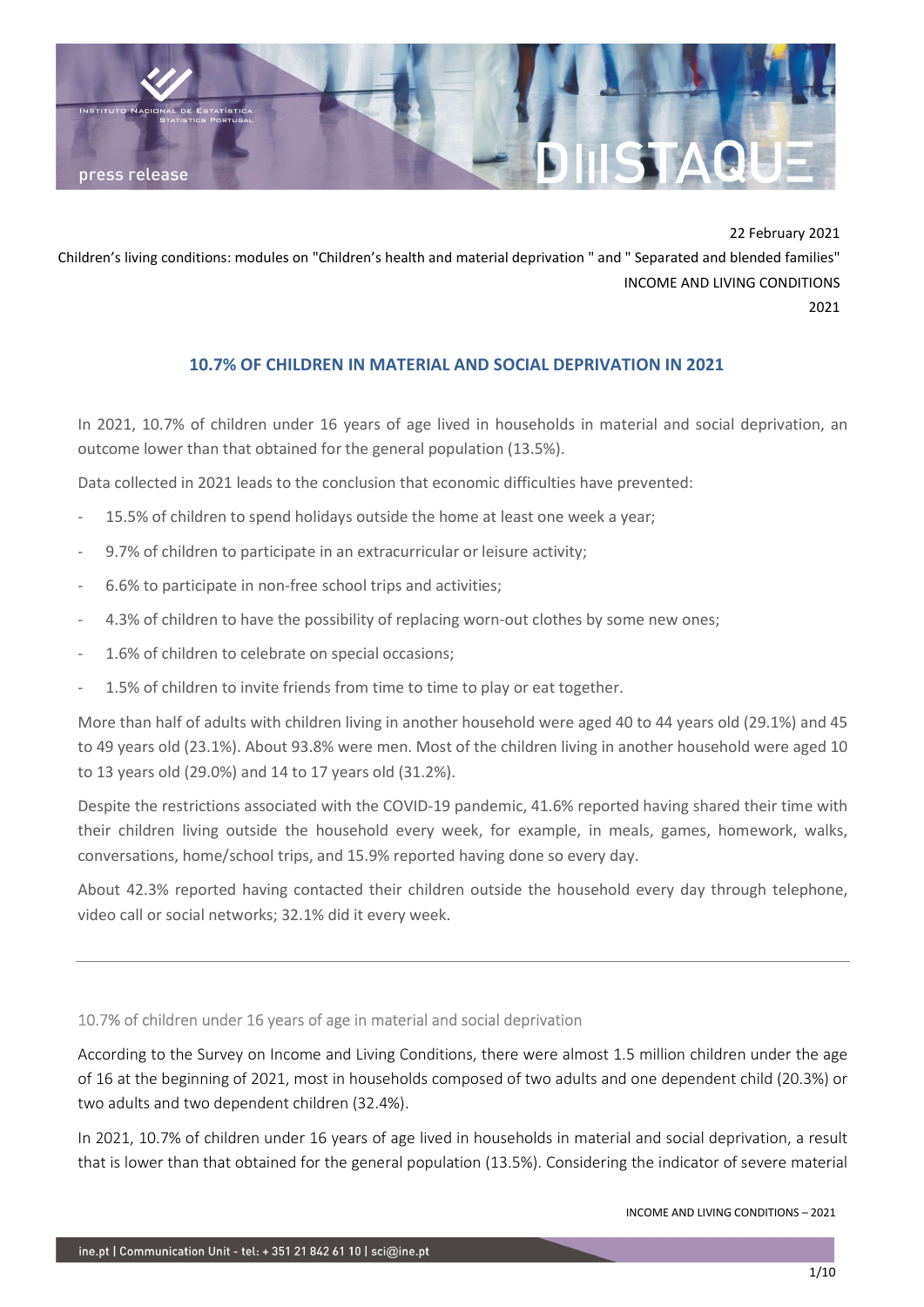

and social deprivation, the result for children under 16 years of age (5.1%) is also lower than that obtained for the general population (6.0%).

The level of education of parents is one of the characteristics that most distinguish the population less than 16 years old in material and social deprivation, more evident when parents have a level of education up to primary education, a condition in which children under 16 years of age represented 20.7% overall, but 54.8% when in material and social deprivation. When at least one parent has completed a higher education degree, those proportions are 48.8% for children under 16 years of age in general, and 8.4% when in material deprivation.

## Figure 1. Distribution of people aged less than 16 years old by level of education of their parents and material and social deprivation, Portugal, 2021



Source: INE, Survey on Living Conditions and Income 2021.

Household composition is also a relevant factor for material and social deprivation, with significant changes in proportions by household type, between the total population and the population in deprivation. This change is more relevant in the case of children under the age of 16 living in households with two adults and two children (representing 32.4% of the total, but only 13.4% of those in material and social deprivation), and children belonging to households consisting of children and at least three adults (18.3% of the total and 33.2% of children in deprivation).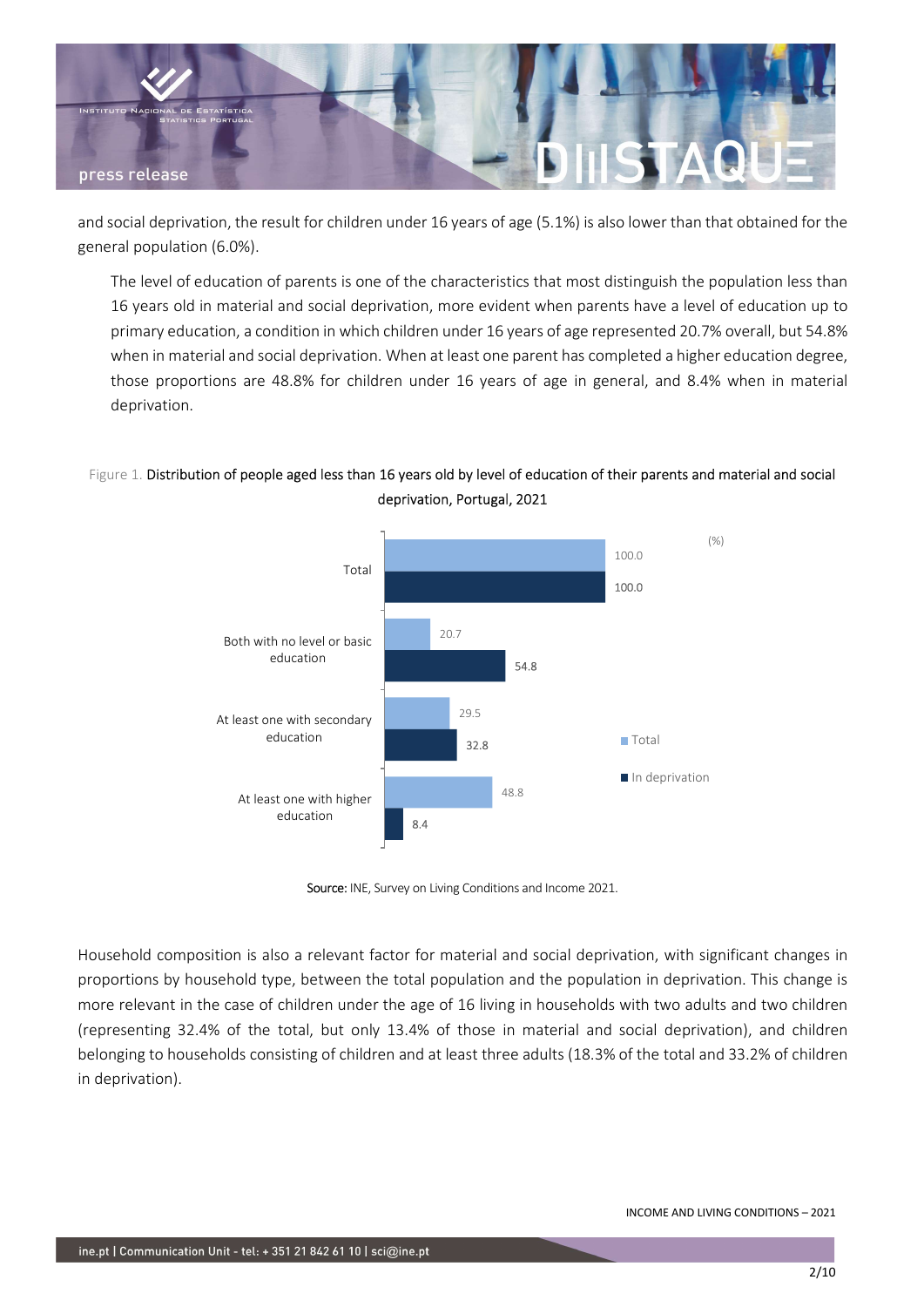

## Figure 2. Distribution of people aged less than 16 years old by household type and material and social deprivation, Portugal, 2021



Source: INE, Survey on Income and Living Conditions 2021.

The difficulty in paying regular payments for economic reasons mainly affects households with children

The analysis of the seven items of material and social deprivation obtained at the household level (for more detail, see Methodological note), confirms that the proportions of people living in households in deprivation tend to be lower than the proportions of children under 16 who live in households in deprivation, except for the item "Unable to pay on time for mortgage or rent payments, utility bills, hire purchase instalments or other loan payments ". It should be noted that items relating to the payment of a week's holiday and a meal of meat, fish or vegetarian equivalent, consider that there is deprivation when at least one of the members of the household does not have access to the item due to economic difficulties, regardless of age.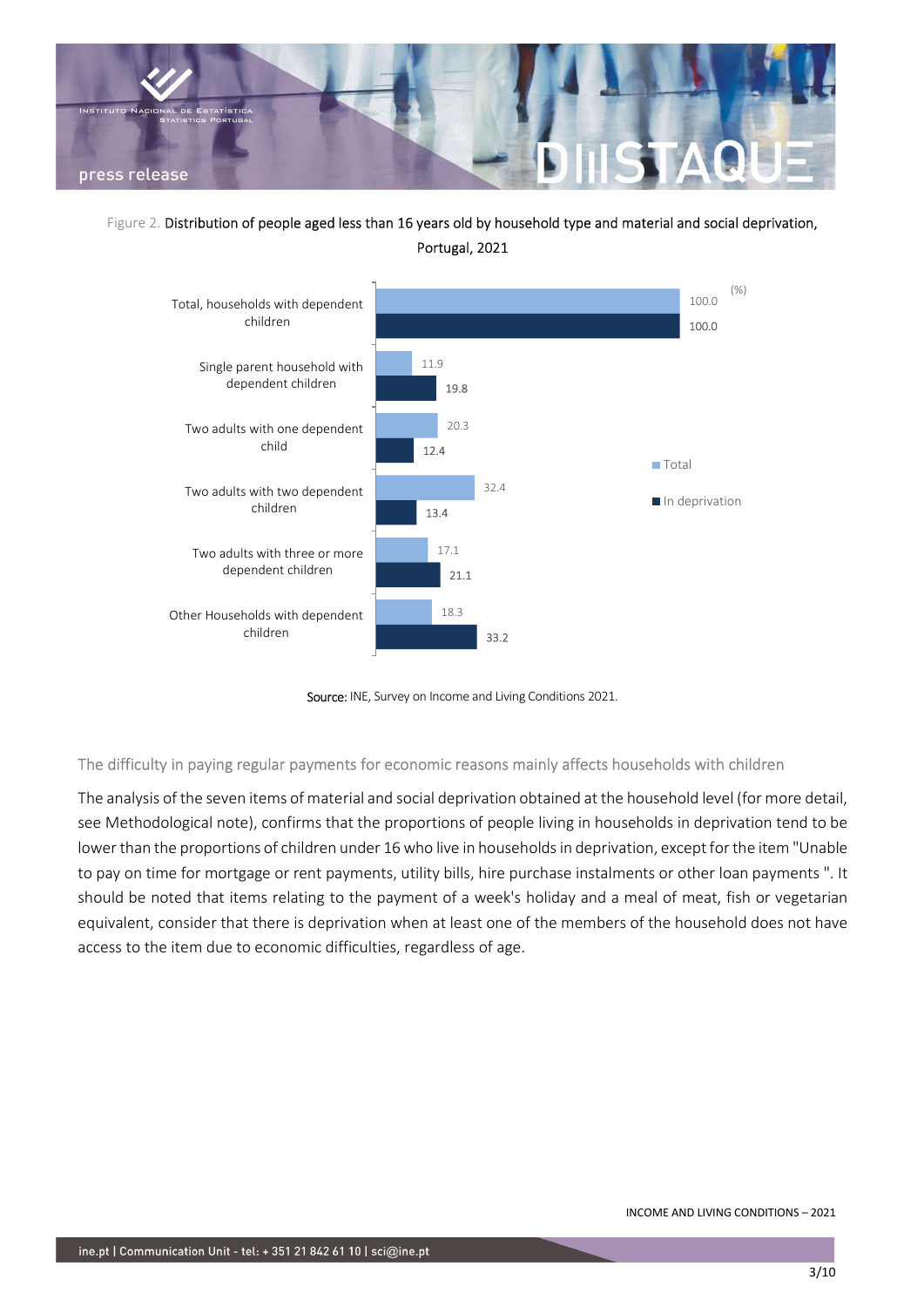

# Figure 3. Items of material and social deprivation for the total population and the for the population aged less than 16 years old, Portugal, 2021



Source: INE, Survey on Income and Living Conditions 2021.

#### 15.5% of children cannot spend a week on holiday away from home for economic difficulties

In addition to the regular collection of data on items of material and social deprivation in general, the 2021 Survey on Income and Living Conditions collected specific data on the material deprivation of children. This data collection allows for results on items that are usually only measured for the population aged 16 years or older (such as in the case of the possibility of holidays, outside the home, at least one week a year, and the replacement of worn-out clothing or footwear), and on items specific to children (e.g. extracurricular activities, school trips, or celebrations on special occasions). In this context, deprivation is considered to exist when at least one of the children in the household under the age of 16 does not have access to the item due to economic difficulties, regardless of the situation of the older members.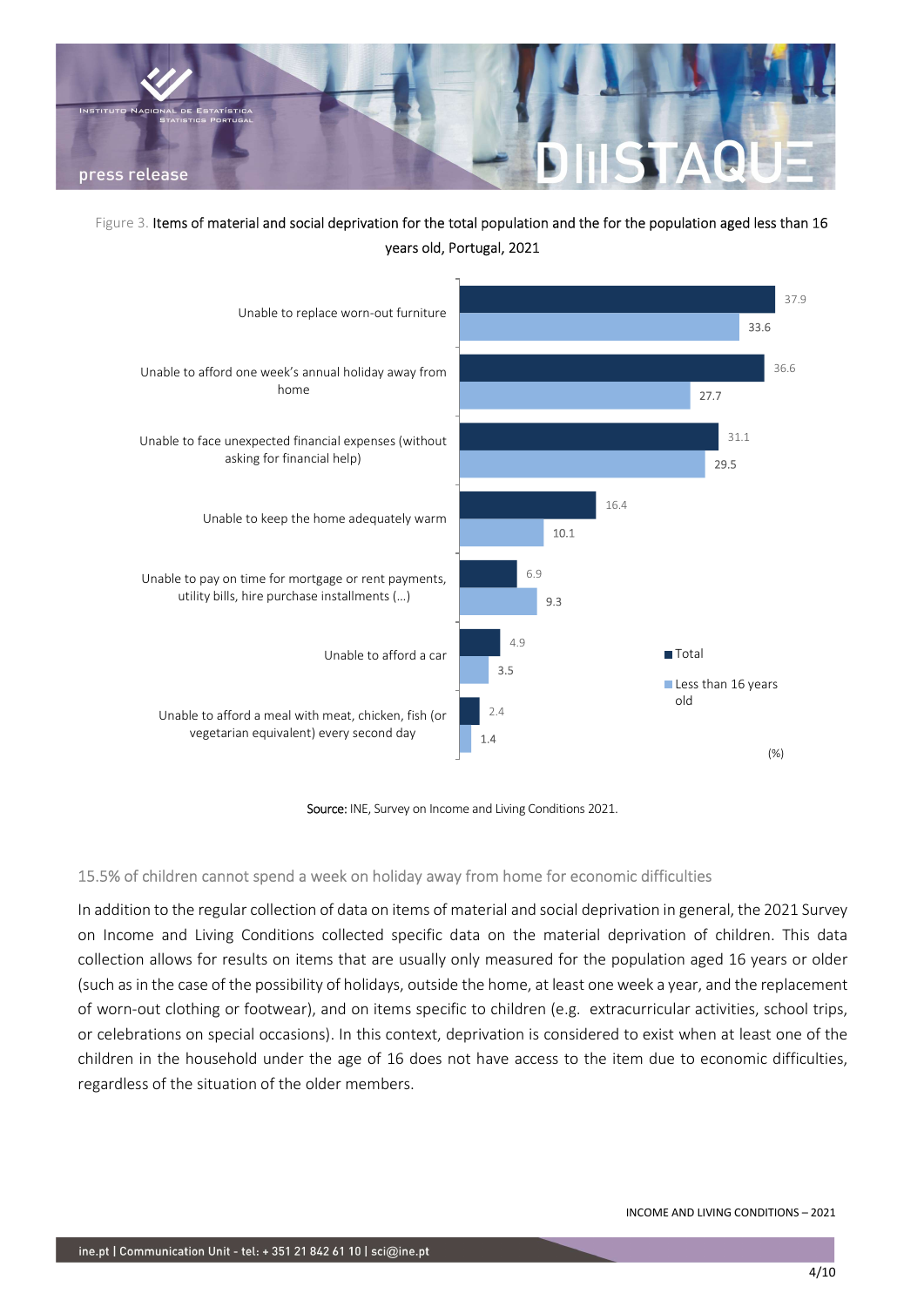

The results collected show that economic difficulties prevented:

- 15.5% of children to spend holidays outside the home at least one week a year, a result much lower than that obtained for the general population (36.6%), and even that obtained for the population under 16 years (27.7%) when the deprivation of the household as a whole is considered;
- 4.3% of children to have the possibility of replacing worn-out clothes by some new ones (excluding second-hand clothing), just over half the estimated proportion for the general population (8.3%);
- 9.7% of children to participate regularly in an extracurricular or leisure activity;
- 6.6% of children to participate in non-free school trips and activities;
- 1.6% of children to celebrate on special occasions;
- 1.5% of children to invite friends from time to time to play or eat together.

More than 90 % of children under the age of 16 with a health status rated "good or very good"

In 2021, 90.5% of children under 16 years of age showed a very good or good health status, a result substantially higher than the average in the previous 5 years for the population aged 16 to 64 years (61.3%); 8.1% were rated a fair health status.

For ages under 16 years, being a man or a woman was not a factor influencing health status, with proportions of 90.4% and 90.6%, respectively.

The NUTS 1 region of residence was in 2021 the characteristic that most distinguished the population under 16 years in relation to the way their health status was assessed: 90.7% of those living in Mainland, 1.8 percentage points (p.p) above the rate recorded in the Região Autónoma da Madeira and 6.3 p.p. above the rate recorded in the Região Autónoma dos Açores.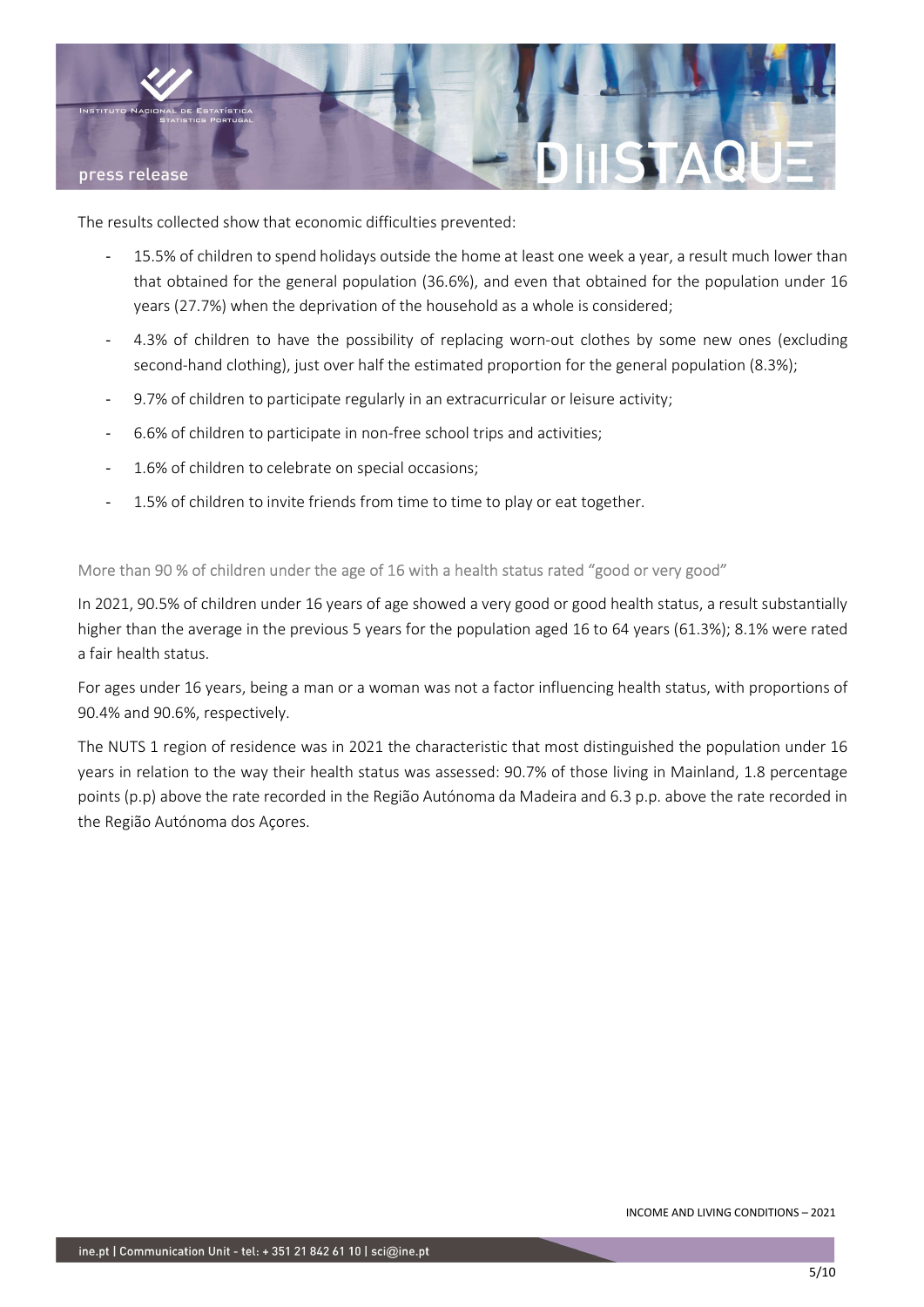

Figure 4. Proportion of the population aged less than 16 years old and health status "Good or very good", by NUTS 1, 2021



Source: INE, Survey on Living Conditions and Income 2020-2021.

In 2021, 95.2% of the population under 16 years of age showed no limitation due to longstanding health problems in performing activities considered usual for their age, while 4.8% had some type of limitation, more often in the case of male children (5.3%) than in female children (4.3%).

The survey conducted in 2021 also indicates that 98.5% of children under 16 who needed medical consultations and/or treatments (except dental treatments) in the 12 months prior to the interview saw their needs met.

The proportion of satisfaction was lower in the case of the need for dental consultations/treatments (93.5%), mainly because it could not be afforded.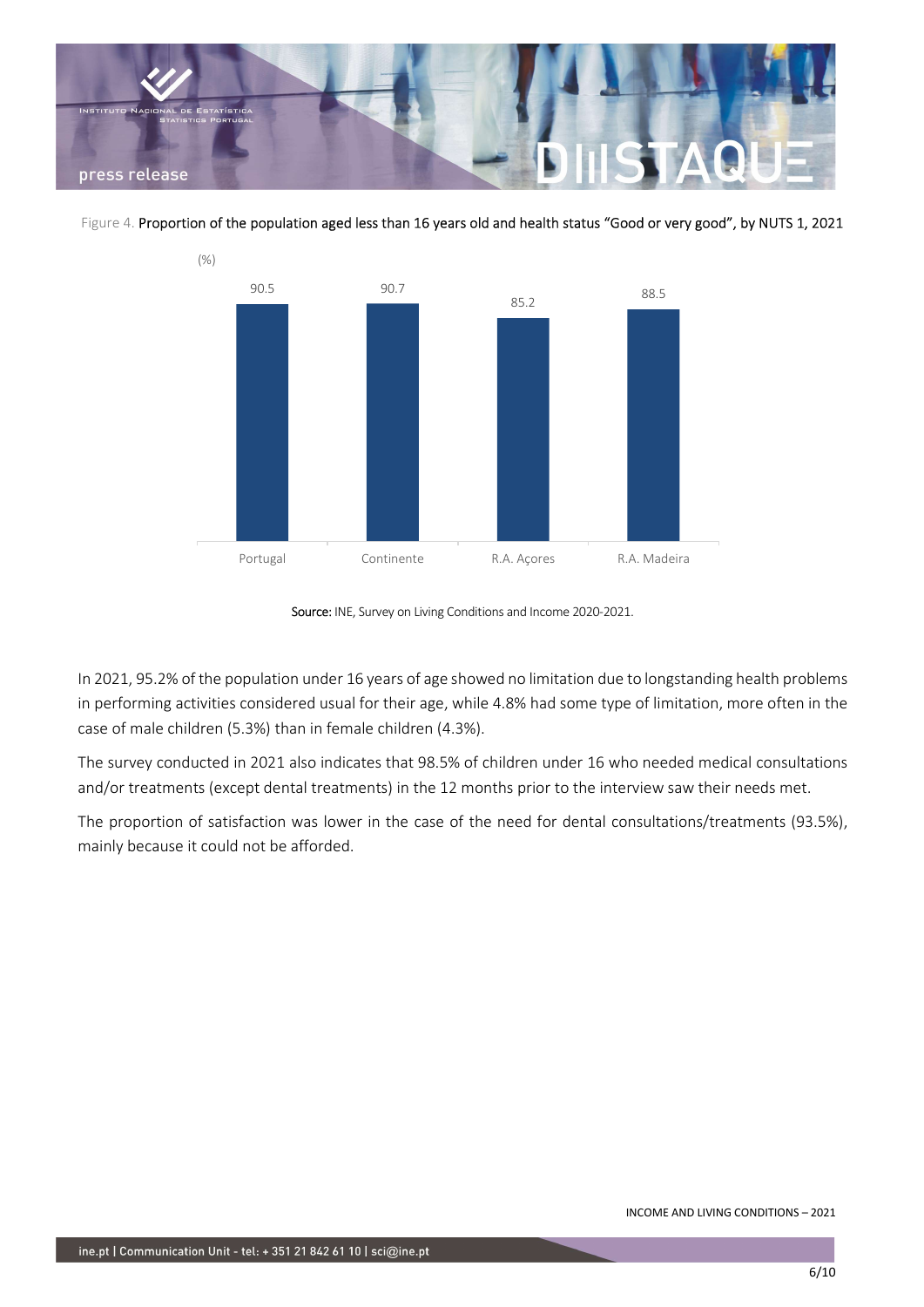

The majority of adults with children outside the household were in their 40s

Data collected in the Survey on Income and Living Conditions 2021 indicate that about 1.8% of the working-age adult population had minor children living outside their household (in 81.5% of cases one child living outside the household). Custody of children living outside the household was mainly attributed to the parent with whom they lived outside (74.1%), and in 18.7% of the situations it was shared.

More than half of adults with children living outside the household were aged 40 to 44 years (29.1%) and 45 to 49 years (23.1%). About 93.8% were men. Most of the children outside the household were aged 10 to 13 years old (29.0%) and 14 to 17 years old (31.2%).



Figure 5. Distribution of adult population with minor children outside the household by the children's average age, Portugal, 2021

Source: INE, Survey on Living Conditions and Income 2019-2021.

More than 70% of the parents lived relatively close to the place of residence of their children outside the household: the travel delay was 10 minutes or less for 30.1% of the parents, and from 11 to 30 minutes to 40.3%.

There were also more than 70% (74.5%) parents who reported having at home a single or shared room for children outside the household, where, on average, they spent at least 4 nights per month (20.9%), 4 to 7 nights (19.3%) and 8 to 15 nights (25.1%).

Despite the restrictions associated with the COVID-19 pandemic, 41.6% reported having shared their time with their children outside the household every week in the 12 months prior to the interview, for example, in meals, games, homework, walks, conversations, home/school trips, and 15.9% reported having done so every day.

About 42.3% reported having contacted their children outside the household every day over the phone, video call or social networks in the previous 12 months; 32.1% did it every week.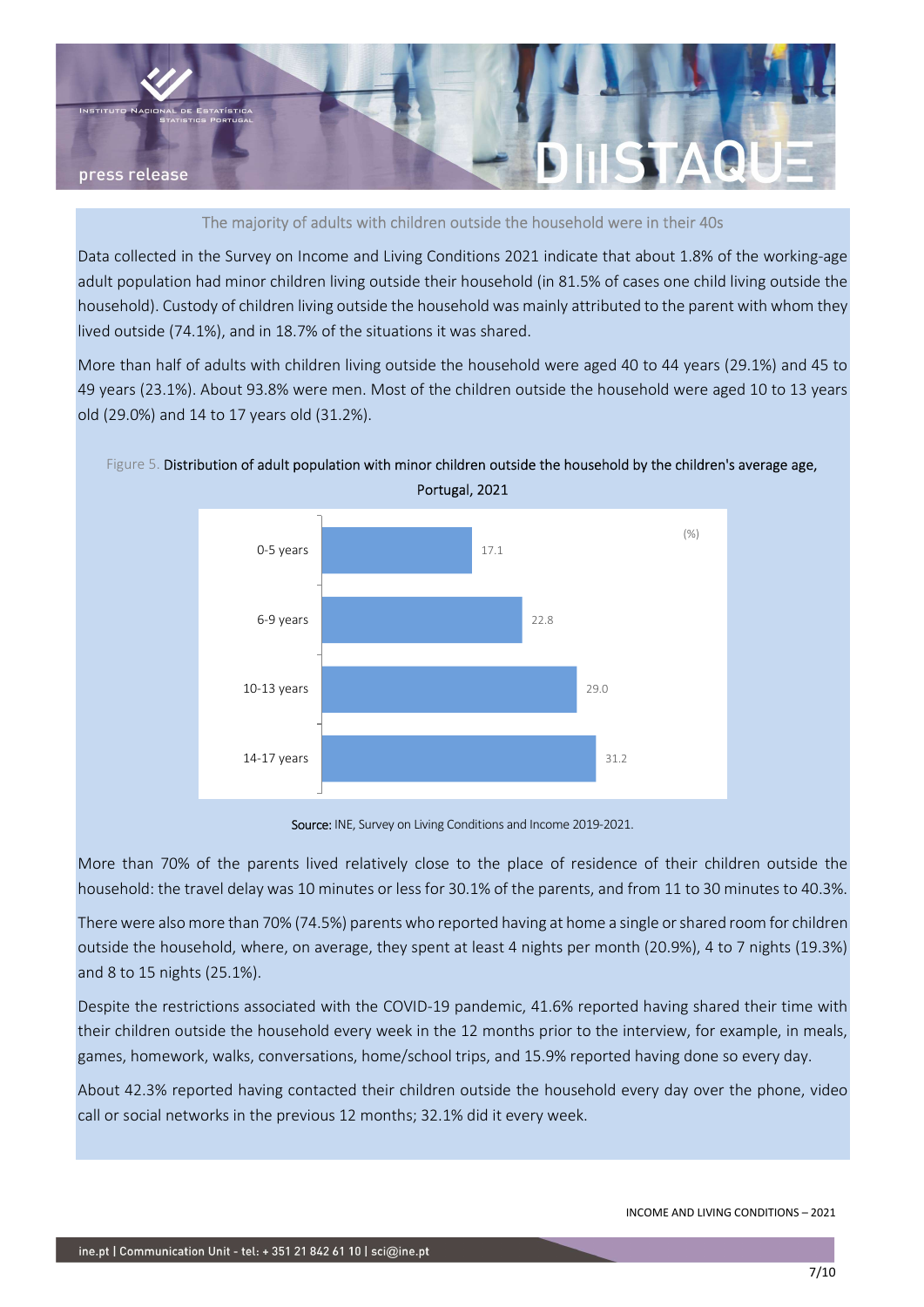

#### METHODOLOGICAL NOTE

The Inquérito às Condições de Vida e Rendimento das Famílias (in english, Survey on Income and Living Conditions) has been held in Portugal from 2004 to 2020 within the framework of specific EU legislation (Regulation (EC) No 1177/2003), establishing a common EU program for the systematic production of statistics on poverty, deprivation, and social exclusion. From 2021, the survey is carried out in accordance with specific European regulations and in accordance with Regulation (EU) 2019/1700 of the European Parliament and the Council of 10 October 2019.

In addition to a set of data to be obtained annually, the new Regulation establishes a set of detailed topics to be obtained regularly and also the development of ad hoc modules to be applied every two years, consisting of matters of particular interest to users at a given time, but which are not included in the regular data sets. In 2021, the regular triennial module on "Children's health and material deprivation " and the ad hoc module on " Separated and blended families" were implemented for the first time, the results of which are presented in this press release.

In Portugal, the information was regularly collected on an annual basis through computer-assisted face-to-face interviews (CAPI) in the second quarter of each year. Yet, as a result of public health measures following the COVID-19 pandemic, in particular social lockdown and distancing, the survey was conducted exclusively through telephone interviews (CATI) in 2020 and 2021.

The sample size usually considers a compensation factor of the effect of the total non-responses. Being impossible to carried out face-to-face interviews due to the context of the COVID-19 pandemic, this factor has been substantially reinforced by taking into account that telephone data collection usually have lower response rates than face-to-face interviews, as well as the effect of outdating of telephone numbers in the database.

The questionnaire includes questions about the household and also about the personal characteristics of each member, in particular about the income of all members aged 16 years or older. In 2021, the survey addressed 16,478 households, of which 10,973 with full response (with data collection on 26,822 people; 23,730 with 16 and over).The data from the module "Children's health and material deprivation" concern people under the age of 16 at the end of 2020, living in 3,092 households, and were obtained through proxy interviews with representatives of private households. The data from the module "Separated and blended families" presented in this press release concern people aged 16 years or older at the end of 2020.

The estimated results were obtained using household and individual weights, calibrated by region, household size, age, and sex. In the calculation of weights, a correction factor of total non-responses was incorporated, as well as a calibration procedure based on the results of the 2021 Census for the variables at the level of the household, and the Resident population estimates as at December 31, 2020 for the variables at the level of the individuals. The auxiliary variables (margins) were the number of households by NUTS 2 and the number of households according to their size (1, 2, 3 and 4 or more individuals), and, at the level of individuals, the estimates of resident population by sex and five-year age groups (except the first and last age-groups comprising, respectively, individuals under 16 years of age and individuals 75 years of age or older).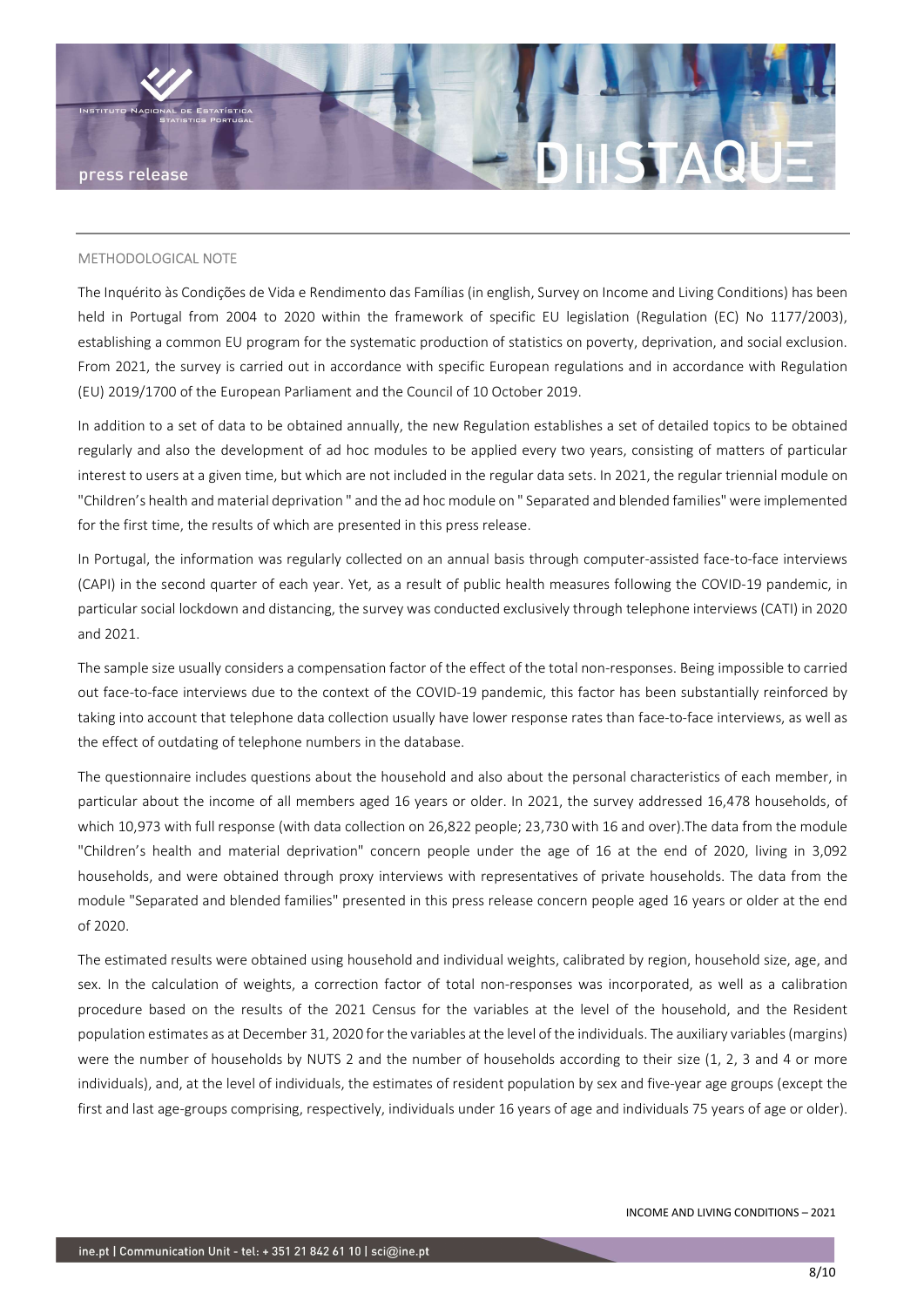

#### **CONCEPTS**

Appointment: Health act in which a health professional evaluates the clinical situation of a person and plans the provision of health care.

Medical appointment: Appointment made by a medical doctor.

Shared custody: Shared custody refers to the continuation of the exercise of parental responsibilities by both parents after their separation or divorce.

Medical doctor: Health professional with a degree in medicine and authorization by the respective professional order for the exercise of medicine.

Dentist medical doctor: Health professional that has a degree in dental medicine and the respective professional order's authorization to practice dental medicine.

Private household representative: Household member considered as such by the other members, living in the dwelling, legally of age (18 years old or over) and, preferably, being the owner of the dwelling, i.e., having the ownership title or the rental contract in his/her name.

Health problem: Health-related issue that raises the need for health care.

Longstanding health problem: Health problem that lasts or is expected to last for six months or more

Proxy: Person who responds in place of the effective respondent.

Health: State of complete physical, mental and social well-being, and not just the absence of disease.

Material and social deprivation rate: percentage of population with an enforced lack of at least five out of the following thirteen items, due to economic difficulties:

Collected at household level

a) capacity to face unexpected financial expenses (without asking for financial help); b) capacity to afford paying for one week's annual holiday away from home, paying travel and accommodation costs for all household members; c) capacity to pay on time for mortgage or rent payments, utility bills, hire purchase installments or other loan payments; d) capacity to afford a meal with meat, chicken, fish (or vegetarian equivalent) every second day; e) capacity to pay for keeping its home adequately warm; f) capacity to afford a car; g) capacity to replace worn-out furniture;

Collected at individual level

h) Capacity to replace worn-out clothes by some new ones; i) Capacity to have two pairs of properly fitting shoes (including a pair of all-weather shoes); j) capacity to spend a small amount of money each week on him/herself; k) capacity to have regular leisure activities; capacity of getting together with friends/family for a drink/meal at least once a month; capacity to have internet connection.

In the case of items of material and social deprivation, and not child-specific indicators of deprivation, the household situation is replicated for all its members, regardless of age; in the case of deprivation items collected at the individual level, children under 16 years of age are considered to be deprived if at least half of the household members aged 16 or over reported being in deprivation.

INCOME AND LIVING CONDITIONS – 2021